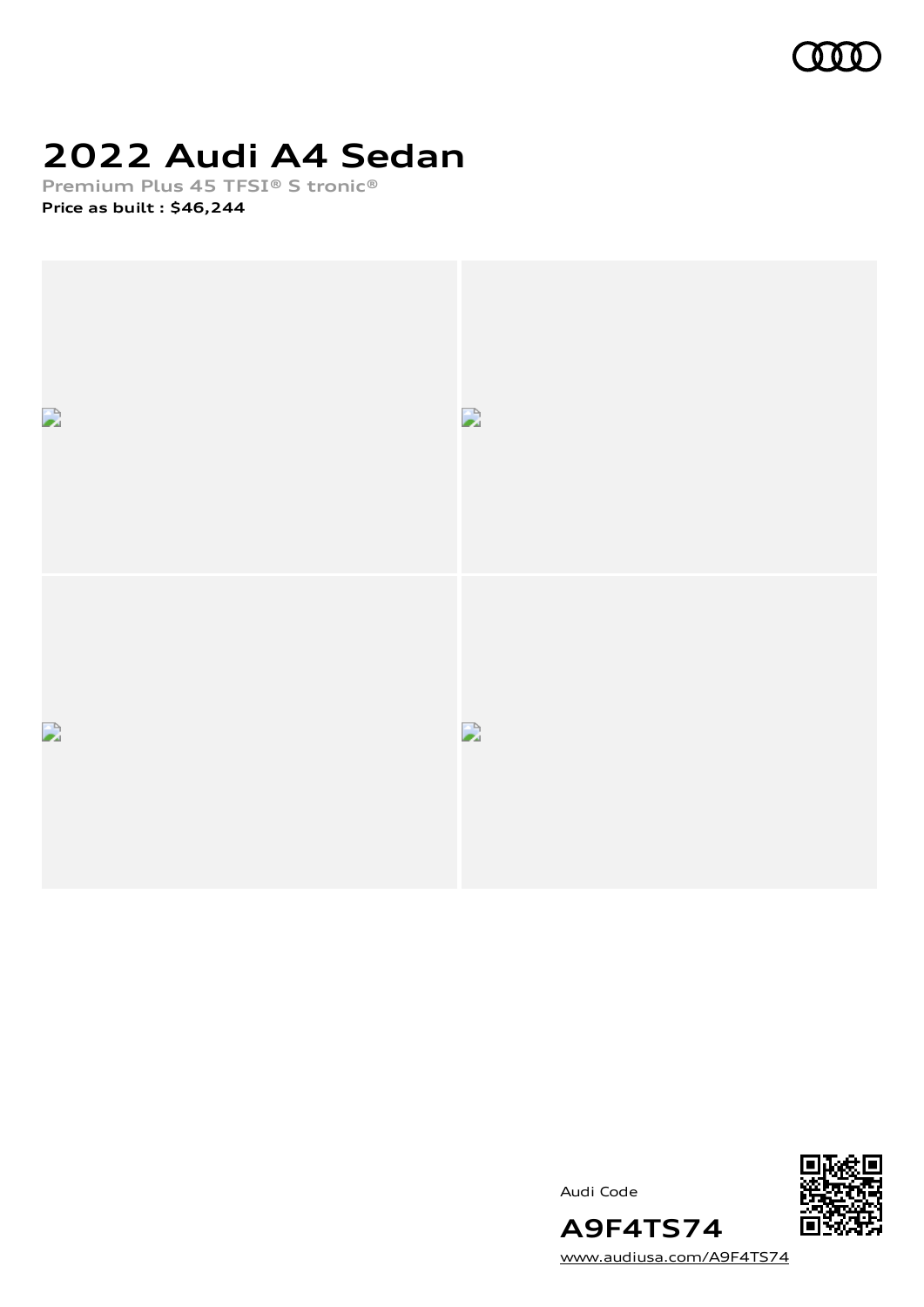## **Summary**

### **Audi 2022 Audi A4 Sedan** Premium Plus 45 TFSI® S tronic®

**Price as buil[t](#page-10-0)** \$46,244

### **Exterior colour**

Ibis White



### **Further Information**

Type of vehicle Used car Mileage 30 miles No

**Warranty**

**Audi Code** A9F4TS74

### **Interior colour**

| Seats     | Black                              |
|-----------|------------------------------------|
| Dashboard | Black                              |
| Carpet    | Black                              |
| Headliner | Black (45 TFSI®) / Gray (40 TFSI®) |

### **Your configuration on www.audiusa.com** [www.audiusa.com/A9F4TS74](https://www.audiusa.com/A9F4TS74)

**Commission number** 73a132b50a0e09af5ebc

## **Technical Specifications**

Engine type 2.0-liter four-cylinder Displacement/Bore and 1,984/82.5 x 92.8 cc/mm stroke Max. output 261 HP Torque 273 lb-ft@rpm Top track speed [1](#page-10-0)30 mph $<sup>1</sup>$ </sup> Acceleration (0 - 60 mph) 5.2 seconds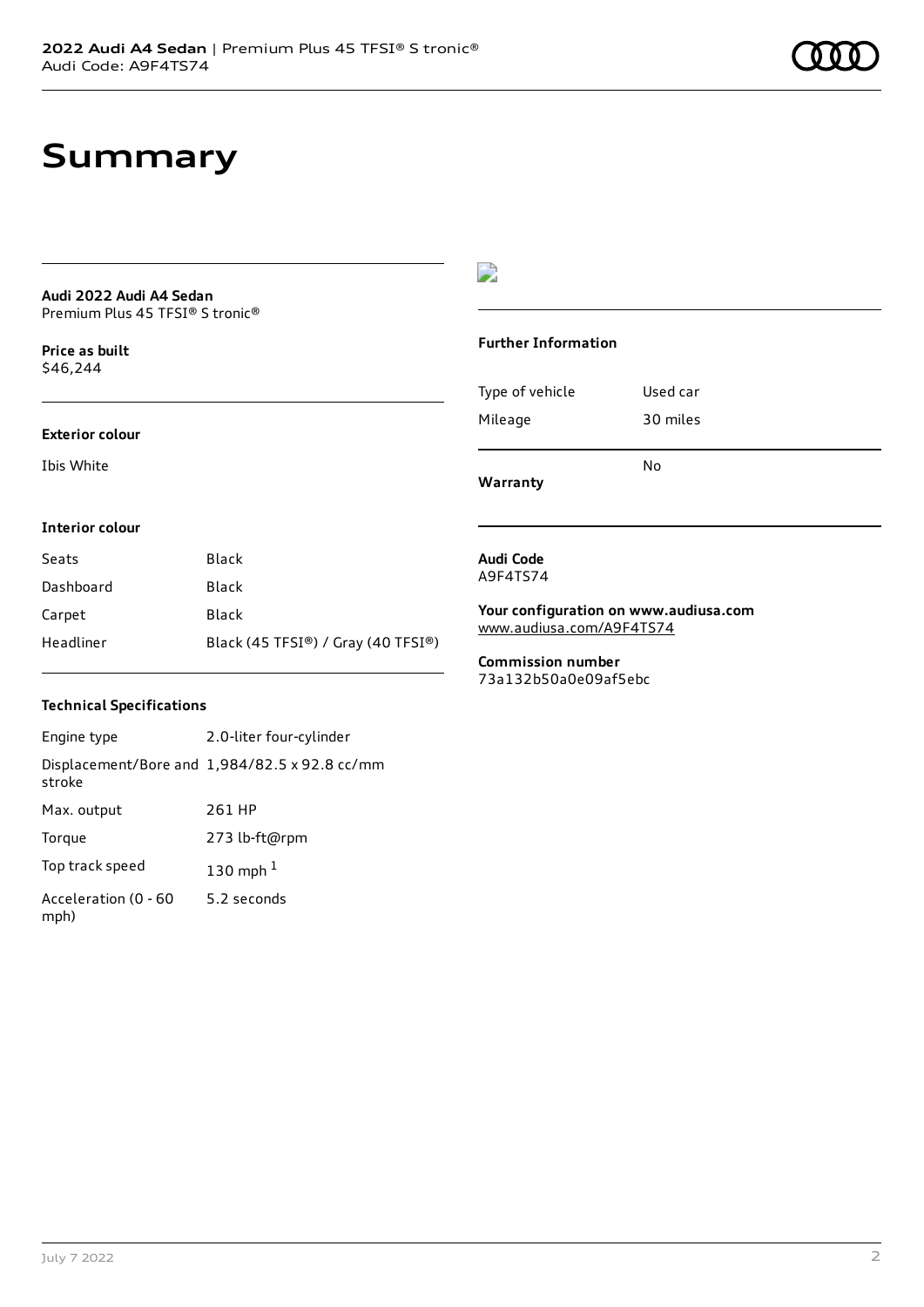# **Equipment**

Ibis White

Cruise control system

Audi advanced key—keyless start, stop and entry with hands-free trunk release

Power-adjustable, electrically folding, heated exterior side mirrors with memory and auto-dimming

Full LED headlights with DRL signature

Bang & Olufsen® sound system with 3D sound

Leatherette covered center console and door armrests

Parking system plus

Audi pre sense® basic and city

Top view camera system with Virtual 360 view







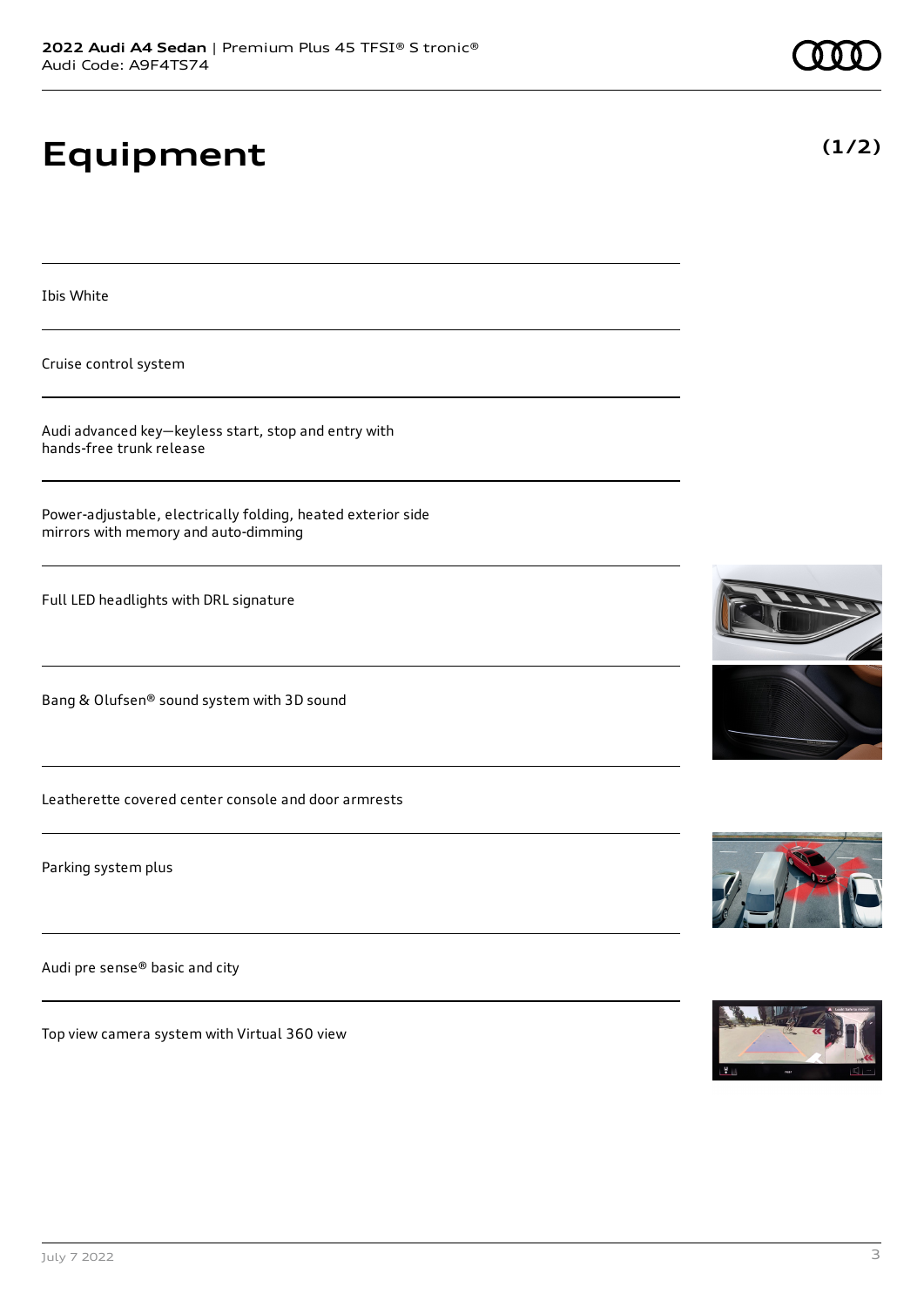# **Equipment**

Audi virtual cockpit

Lane departure warning

SiriusXM® with 90-day All Access trial subscription

Preparation for mobile phone (Bluetooth®) with streaming audio







**(2/2)**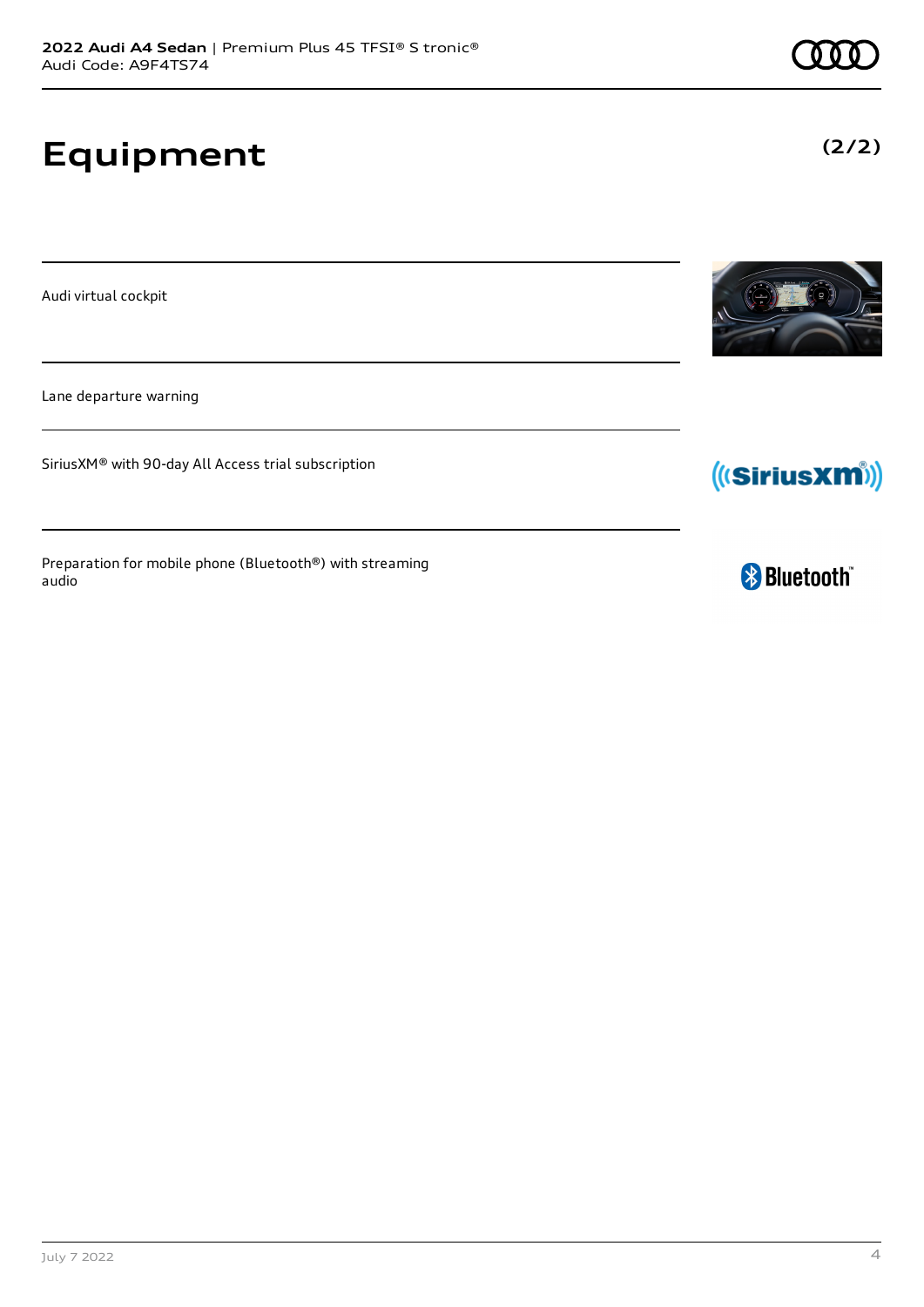# **Standard features**

## **Safety and Security**

| Driver and front passenger dual-stage front<br>airbags                            |
|-----------------------------------------------------------------------------------|
| Electromechanical parking brake                                                   |
| Garage door opener (Homelink®)                                                    |
| Top speed electronically limited to 130 mph                                       |
| Electronic child locks                                                            |
| Speed-sensitive electromechanical power<br>steering system                        |
| Tire pressure monitoring system (TPMS)                                            |
| Advanced Airbag Protection System                                                 |
| ISOFIX child seat mounting and Top Tether<br>anchorage point for outer rear seats |
|                                                                                   |

## **Interior** 6NQ Black cloth headliner 9AQ Three-zone automatic climate control with digital rear display 4L7 Auto-dimming interior rear view mirror with digital compass and Integrated Toll Module® QQ1 LED interior lighting 6E3 Folding front center armrest 4E2 Power trunk lid release 5XF Driver and front-passenger extendable sun visors with illuminated vanity mirrors 3NT Split-folding rear seatback (40/20/40) N1F Leather seating surfaces 4A3 Heated front seats 7TL Gray Oak Natural Wood inlays

## **Exterior**

| 0P <sub>0</sub> | Dual exhaust tailpipes                             |
|-----------------|----------------------------------------------------|
| 1S1             | Tool kit & car jack                                |
| 1BE             | Sport suspension                                   |
| HU9             | 245/40 R18 all-season tires                        |
| 8VM             | LED taillights with dynamic turn signals           |
| 4KC             | Heat-insulating glass for side and rear<br>windows |
| 47B             | Aluminum high-gloss window surrounds               |
| 45S             | 18" 5-double-spoke design wheels                   |

## **Infotainment and Driver Assistance**

| 6K8             | Audi pre sense <sup>®</sup> city                                                   |
|-----------------|------------------------------------------------------------------------------------|
| 2H1             | Audi drive select®                                                                 |
| IU1             | Audi smartphone interface                                                          |
| IW <sub>3</sub> | Audi connect® CARE assistance and security<br>services (limited time subscription) |
| 8G1             | High beam assist                                                                   |

## **Interior**

| OE1 | Storage package                                       |
|-----|-------------------------------------------------------|
| 3FE | Power sunroof                                         |
| VT5 | Illuminated, aluminum door sill inlays with S<br>logo |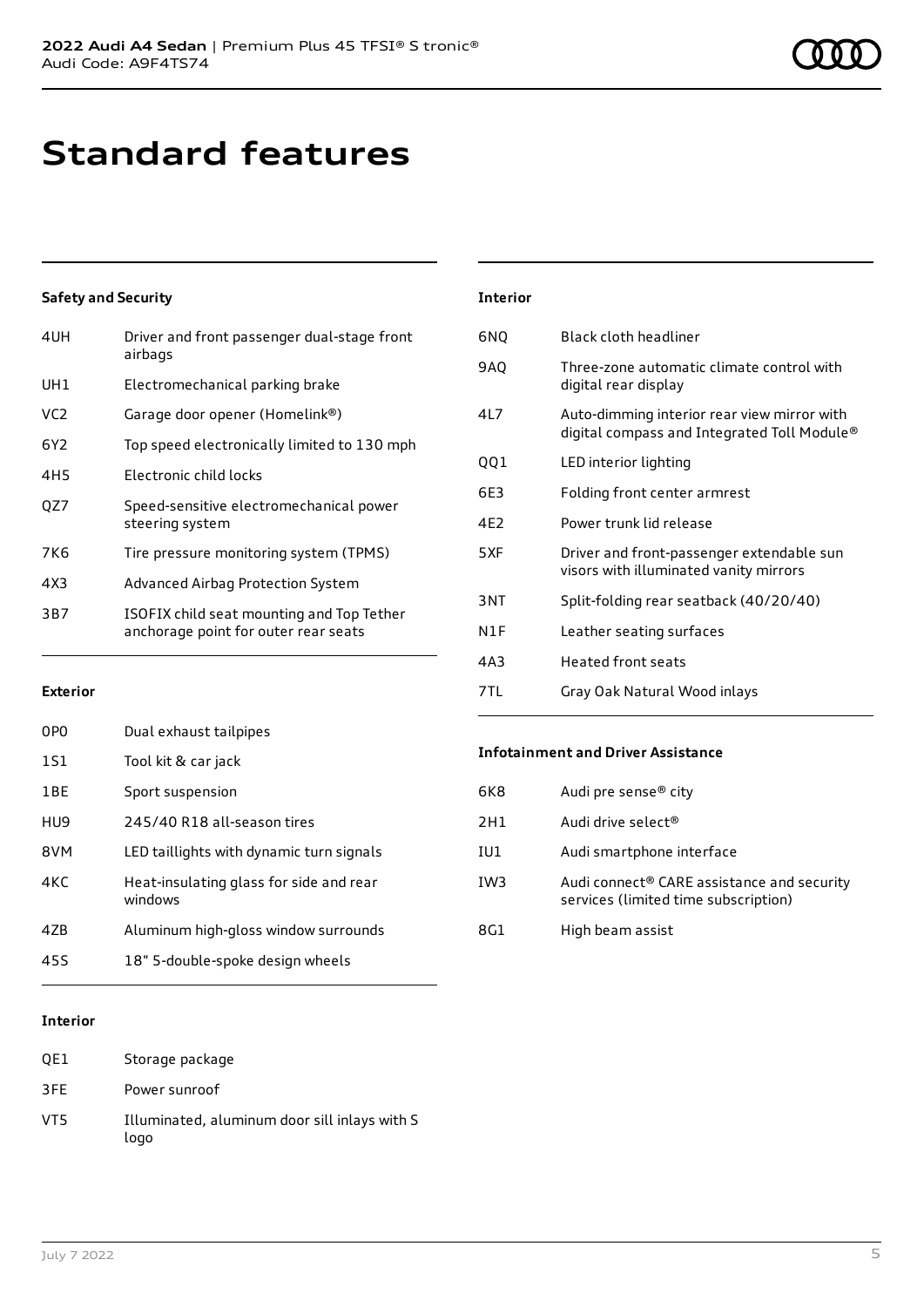# **Dealer remarks**

\*AWD, \*PREMIUM PLUS PACKAGE, \*S-LINE SPORTS PACKAGE, \*HEATED SEATS, \*BLUETOOTH, 2 Rear USB Charge Ports, ABS brakes, Adaptive Cruise Control w/Traffic Jam Assist, Alarm System w/Motion Sensor, Alloy wheels, Audi Active Lane Assist, Audi Advanced Key, Audi Phone Box, Audi Side Assist w/pre sense Rear, Audi Virtual Cockpit Plus, Auto-Dimming Exterior Mirrors w/Memory, Bang & Olufsen Sound System w/3D Sound, Compass, Convenience Package, Electronic Stability Control, Front dual zone A/C, Heated door mirrors, Heated front seats, Heated Front Sport Bucket Seats, Heated Steering Wheel, Illuminated entry, Leatherette Covered Center Console & Door Armrests, LED Headlights w/DRL Signature, Low tire pressure warning, Memory for Driver's Seat, Parking System Plus, Power Folding Exterior Mirrors, Power moonroof, Premium Plus Package, Remote keyless entry, SiriusXM All Access Service, Top View Camera System, Traction control.

CARFAX One-Owner. Clean CARFAX. 2022 Audi A4 45 S line Premium Plus quattro 7-Speed Automatic S tronic Priced below KBB Fair Purchase Price!

Odometer is 2630 miles below market average!

Call and schedule your test drive today 314-301-1712. We are located just East of 270 on 11830 Olive Blvd, Creve Coeur Mo 63141.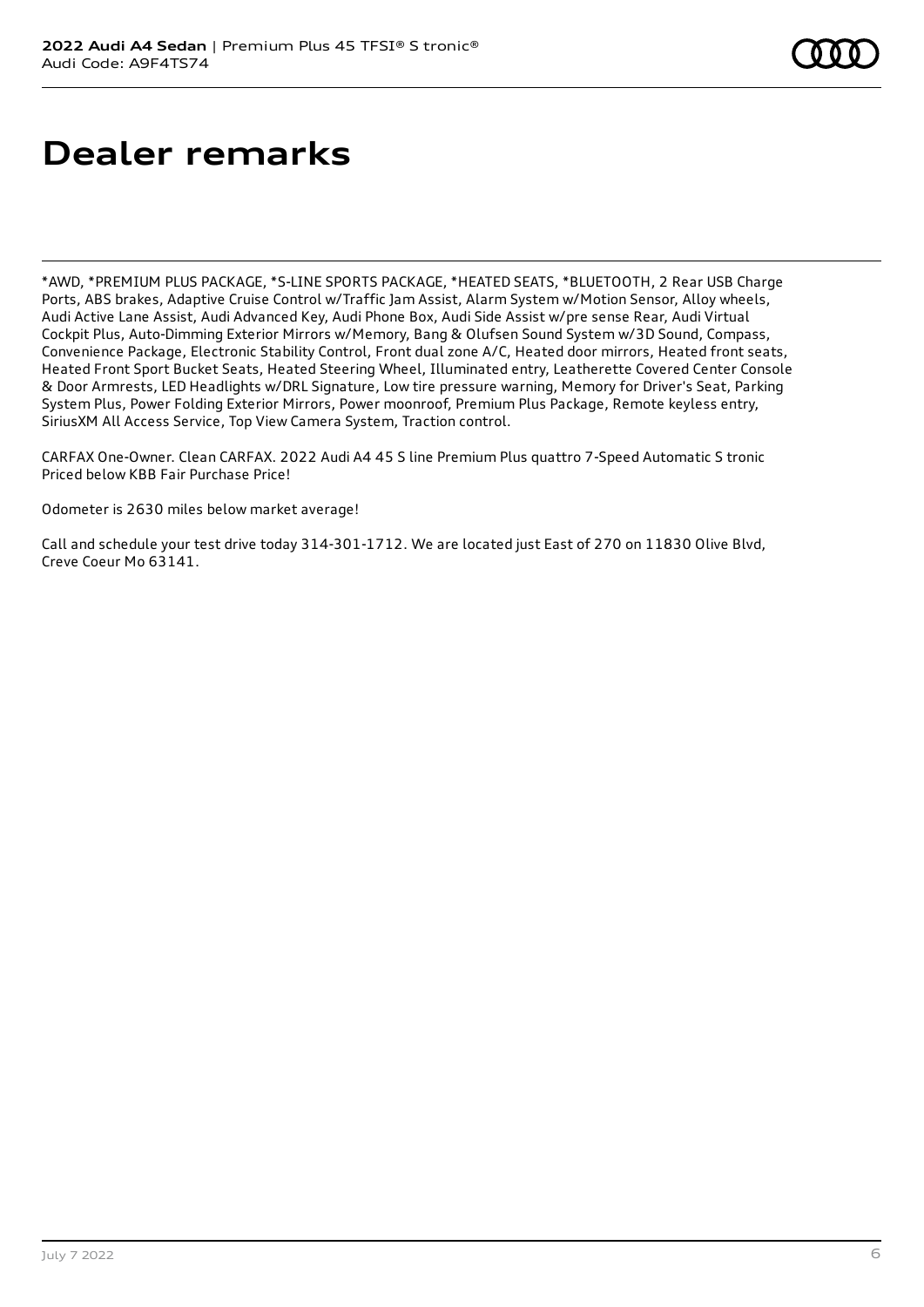# **Technical Specifications**

**(1/2)**

| <b>Engineering   Performance</b>            |                                                                            | Suspension           |                                                                                                                  |
|---------------------------------------------|----------------------------------------------------------------------------|----------------------|------------------------------------------------------------------------------------------------------------------|
| Engine type                                 | 2.0-liter four-cylinder                                                    | Front axle           | Five-link independent suspension                                                                                 |
| Power Level                                 | 45                                                                         |                      | with Sport suspension (23mm<br>lowered ride height)                                                              |
| Max. output                                 | 261 HP                                                                     | Rear axle            | Five-link independent suspension                                                                                 |
| Displacement                                | 2.01                                                                       |                      | with Sport suspension (23mm<br>lowered ride height)                                                              |
| Torque                                      | 273 lb-ft@rpm                                                              |                      |                                                                                                                  |
| Valvetrain                                  | 16-valve DOHC with Audi valvelift<br>system                                | <b>Brakes</b>        |                                                                                                                  |
| Acceleration (0 - 60<br>mph)                | 5.2 seconds                                                                | Front brakes         | 13.3 (ventilated disc) in                                                                                        |
| Engine block                                | Cast-iron                                                                  | Rear brakes          | 13.0 (ventilated disc) in                                                                                        |
| Induction/fuel injection Turbocharged/TFSI® |                                                                            | Parking brake        | Electromechanical                                                                                                |
| Cylinder head                               | Aluminum-alloy                                                             |                      |                                                                                                                  |
| stroke                                      | Displacement/Bore and 1,984/82.5 x 92.8 cc/mm                              | <b>Body</b>          |                                                                                                                  |
| Top track speed <sup>1</sup>                | 130 mph                                                                    | Material             | Lightweight construction<br>technology - multi-material body<br>construction (steel and aluminum<br>composition) |
| Transmission   Drivetrain                   |                                                                            | Corrosion protection | Multi-step anti-corrosion protection                                                                             |
| Drivetrain type                             | quattro <sup>®</sup> all-wheel drive with ultra <sup>®</sup><br>technology |                      |                                                                                                                  |
| Transmission                                | Seven-speed S tronic <sup>®</sup> dual-clutch                              |                      |                                                                                                                  |

## **Steering**

| Steering type                              | Speed-sensitive electromechanical<br>power steering system |
|--------------------------------------------|------------------------------------------------------------|
| Turning diameter, curb- 38.1 ft<br>to-curb |                                                            |
| Steering ratio                             | 15.9:1                                                     |

transmission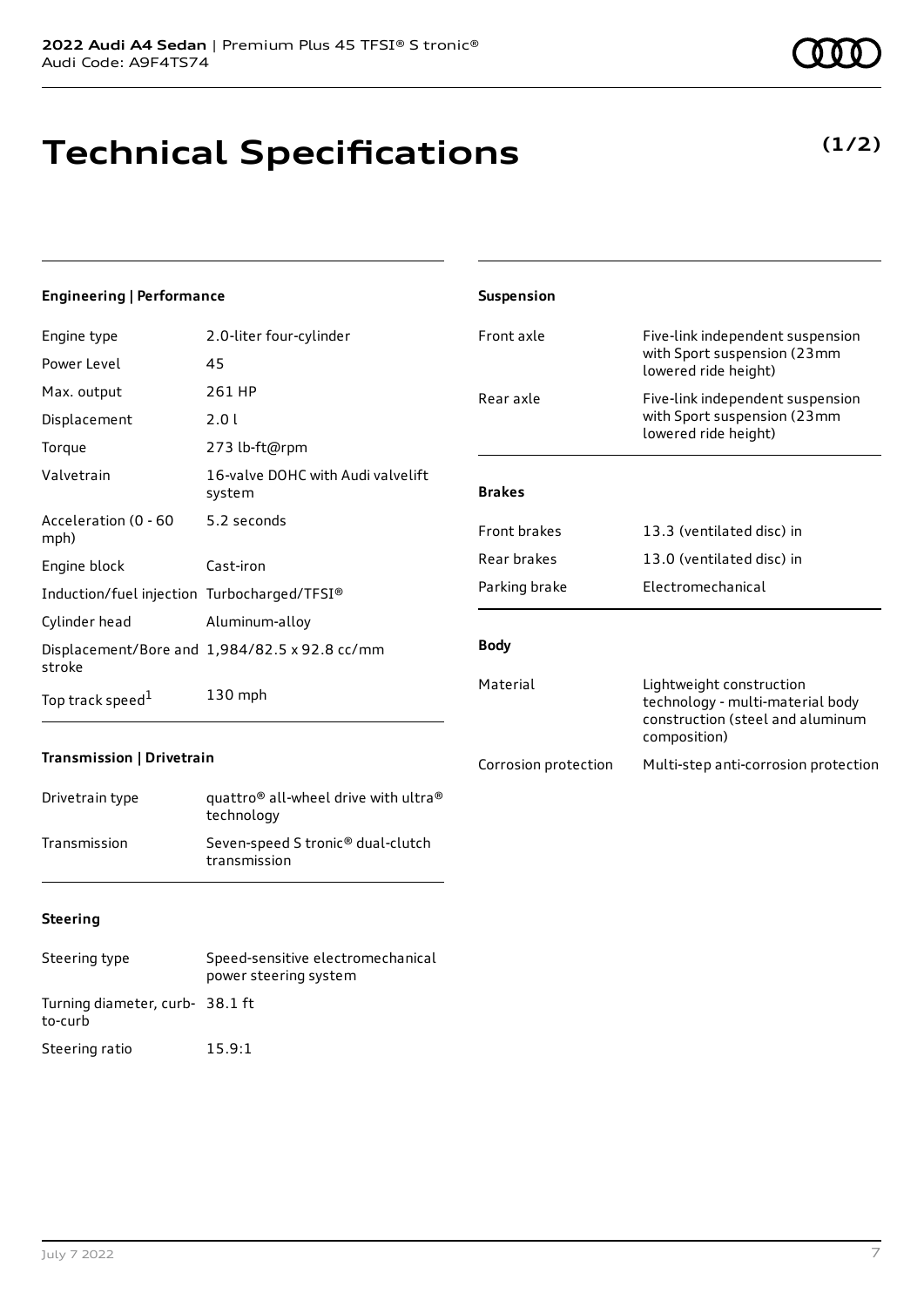## **Technical Specifications**

### **Exterior Measurements**

| Height                           | 56.2 in   |
|----------------------------------|-----------|
| Overall width without<br>mirrors | 72.7 in   |
| Length                           | 187.5 in  |
| Wheelbase                        | 111.0 in  |
| Drag coefficient                 | $0.28$ Cw |
| Overall width with<br>mirrors    | 79.6 in   |
| Track rear                       | $61.2$ in |
| <b>Track front</b>               | 61.9 in   |
| Curb weight                      | 3,627 lb  |

### **Interior measurements**

Head room with front 37.3 in sunroof Head room with rear sunroof 37.4 in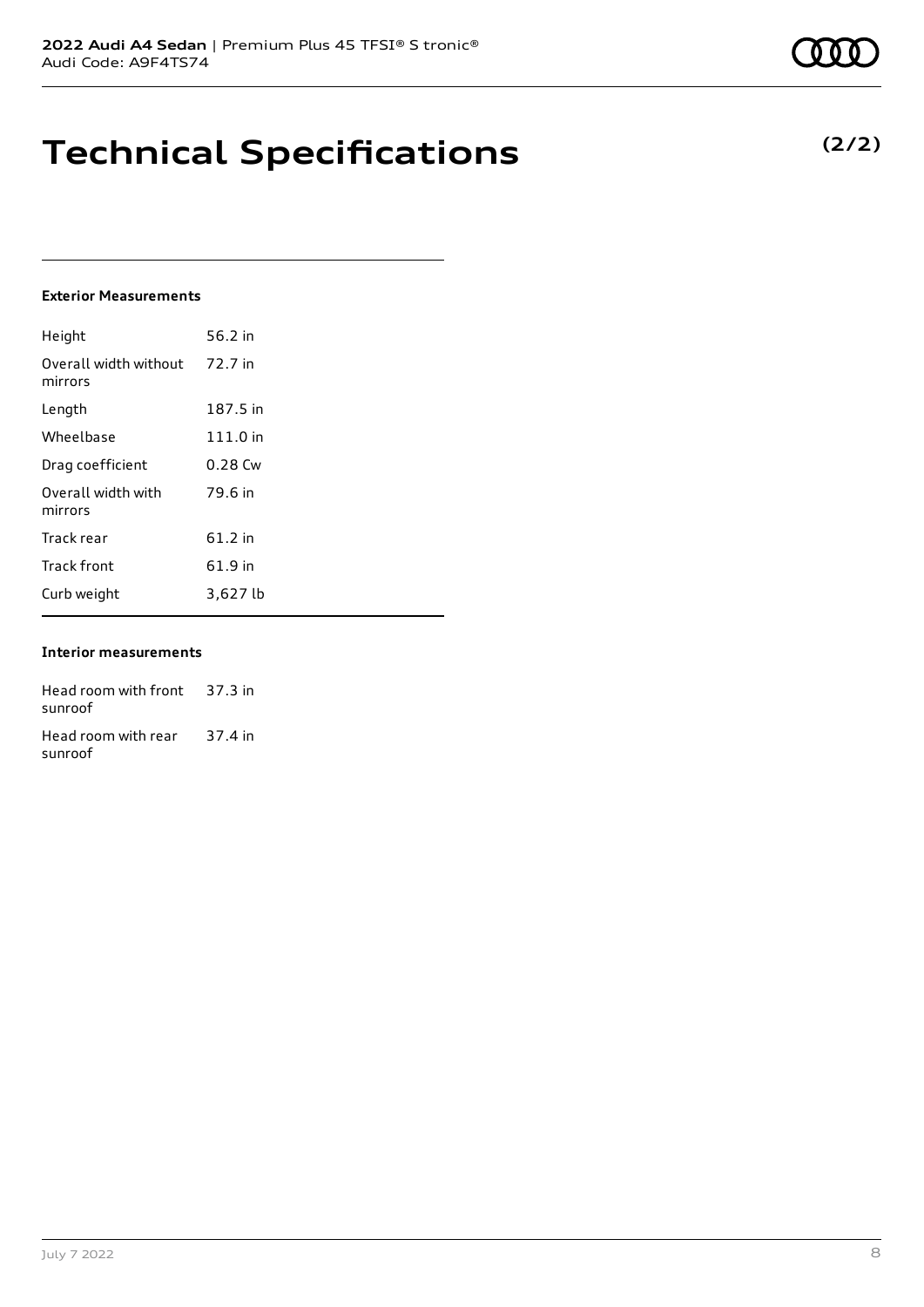## **Consumption- and emission**

## **Consumption by NEDC**

| urban       | 24 mpg |
|-------------|--------|
| extra-urban | 31 mpg |
| combined    | 27 mpg |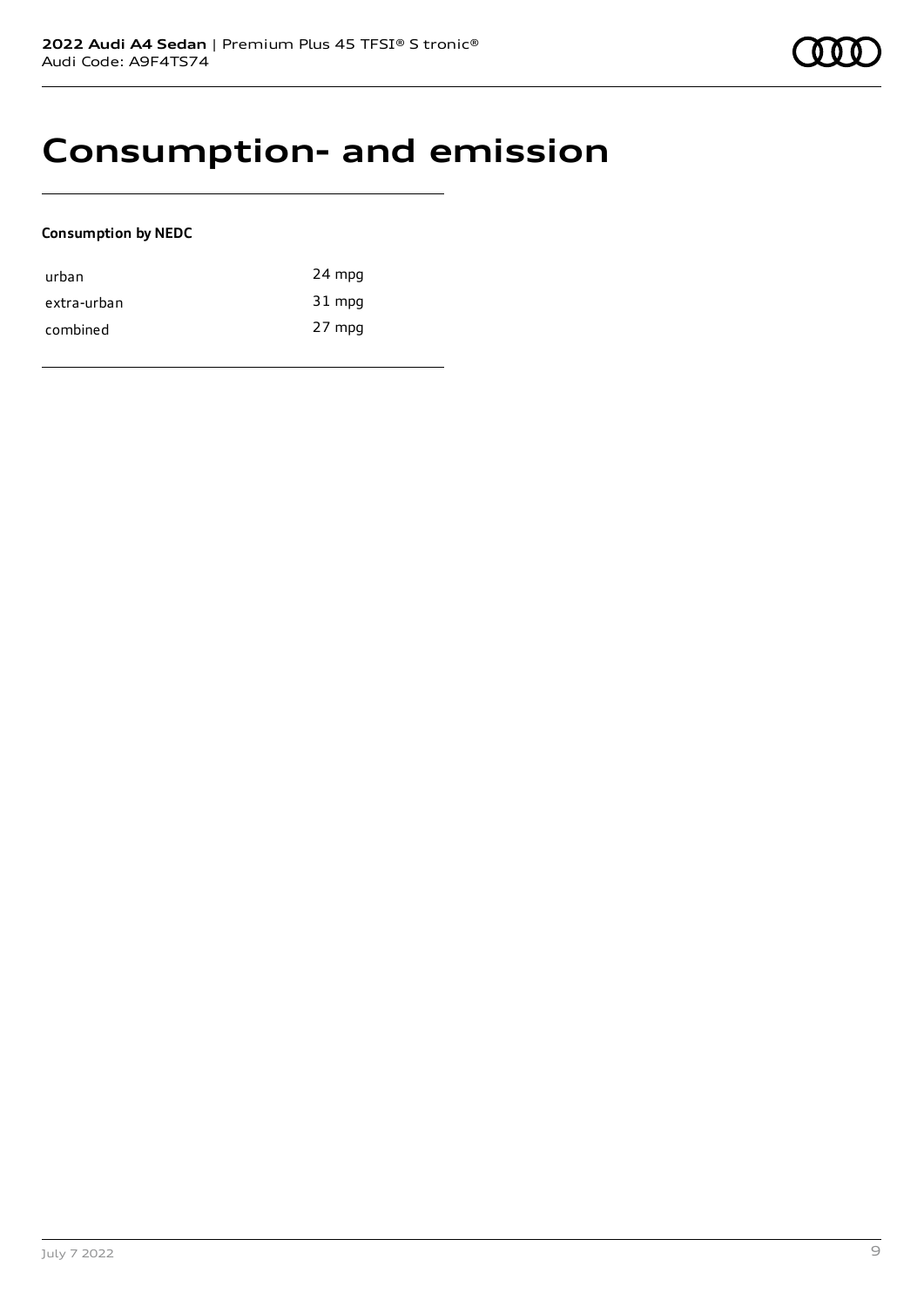## **Contact**

Dealer **Audi Creve Coeur**

11830 Olive Blvd. 63141 Creve Coeur MO

Phone: +13143011700 FAX: 3143011738

www: [https://www.audicrevecoeur.com](https://www.audicrevecoeur.com/)